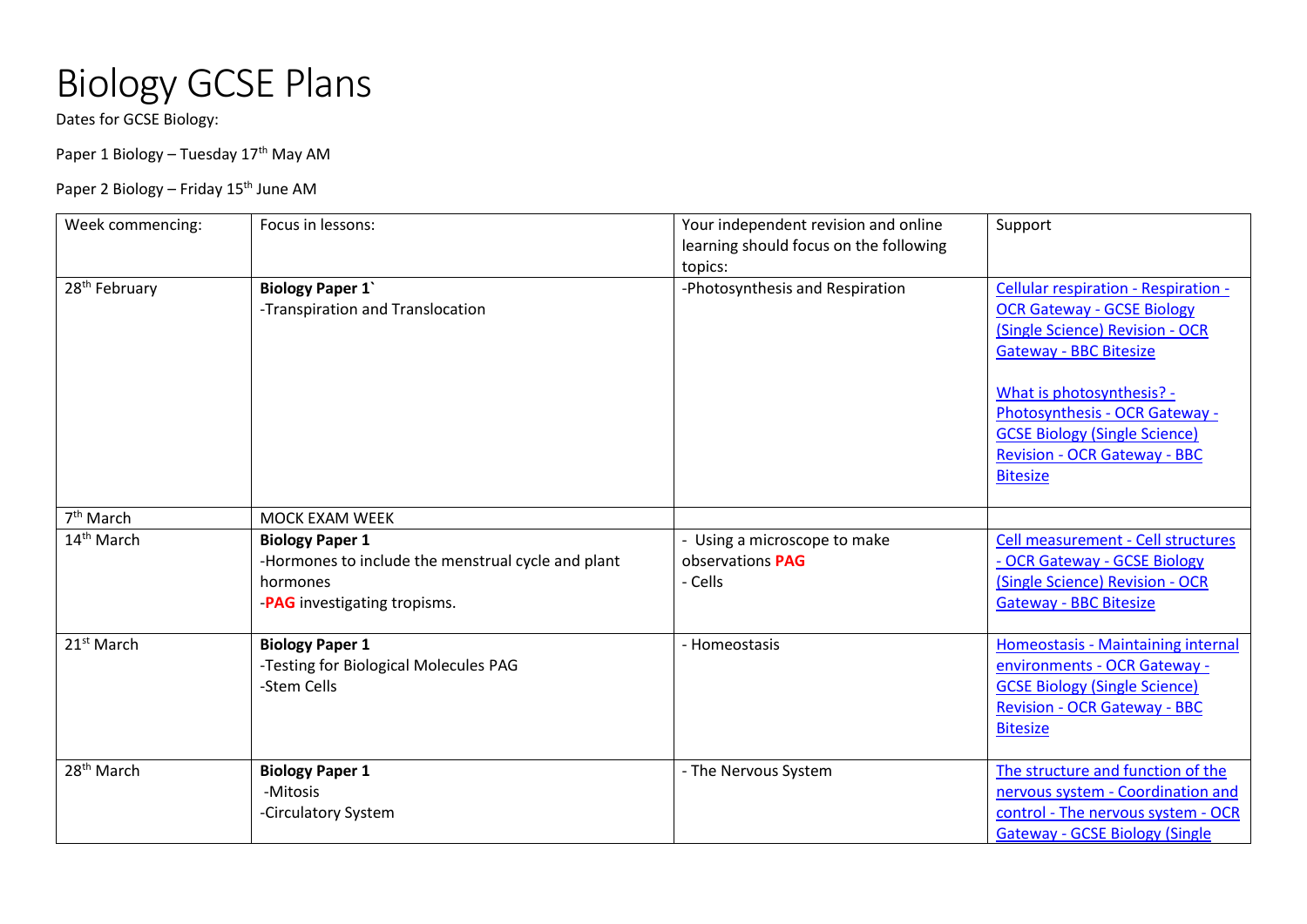| <b>EASTER HOLIDAYS WEEK</b><br>$\mathbf{1}$<br><b>EASTER HOLIDAYS WEEK</b><br>$\overline{2}$<br>$18th$ April | <b>Biology Paper 2</b><br>-Inheritance and Natural Selection                                                                                                                                                   | Attend holiday intervention sessions at<br>school. Dates tbc.<br>Attend holiday intervention sessions at<br>school. Dates tbc.<br>B4 - Community level Systems | Science) Revision - OCR Gateway -<br><b>BBC Bitesize</b><br><b>Community level systems - GCSE</b><br><b>Biology (Single Science) Revision -</b><br><b>OCR Gateway - BBC Bitesize</b>                                                                                                                                                    |
|--------------------------------------------------------------------------------------------------------------|----------------------------------------------------------------------------------------------------------------------------------------------------------------------------------------------------------------|----------------------------------------------------------------------------------------------------------------------------------------------------------------|-----------------------------------------------------------------------------------------------------------------------------------------------------------------------------------------------------------------------------------------------------------------------------------------------------------------------------------------|
| 25 <sup>th</sup> April                                                                                       | <b>Biology Paper 2</b><br>-Monitoring and maintaining the Environment                                                                                                                                          | Monitoring and Maintaining the<br>Environment                                                                                                                  | <b>Biodiversity - Monitoring and</b><br>maintaining the environment - OCR<br><b>Gateway - GCSE Biology (Single</b><br>Science) Revision - OCR Gateway -<br><b>BBC</b> Bitesize<br>Factors affecting food security -<br>Feeding the human race - OCR<br><b>Gateway - GCSE Biology (Single</b><br><b>Science) Revision - BBC Bitesize</b> |
| $2nd$ May                                                                                                    | <b>Biology Paper 2</b><br>-Monitoring and Maintaining Health                                                                                                                                                   | Monitoring and Maintaining Health                                                                                                                              | Different types of disease -<br>Monitoring & maintaining health -<br><b>Communicable diseases - OCR</b><br><b>Gateway - GCSE Biology (Single)</b><br>Science) Revision - OCR Gateway -<br><b>BBC Bitesize</b>                                                                                                                           |
| $9th$ May                                                                                                    | <b>B1/B2 - Application Focus</b><br>Mixed exam practice covering all content from both<br>papers, with a focus on practical skills and application.<br><b>PAG</b> using a microscope and investigating enzymes | -Mixed Exam Practice                                                                                                                                           | Multiple choice questions - Sample<br>exam questions - cell level systems<br>- OCR Gateway - GCSE Biology<br>(Single Science) Revision - OCR<br><b>Gateway - BBC Bitesize</b><br>Multiple choice questions - Sample<br>exam questions - scaling up - OCR                                                                                |